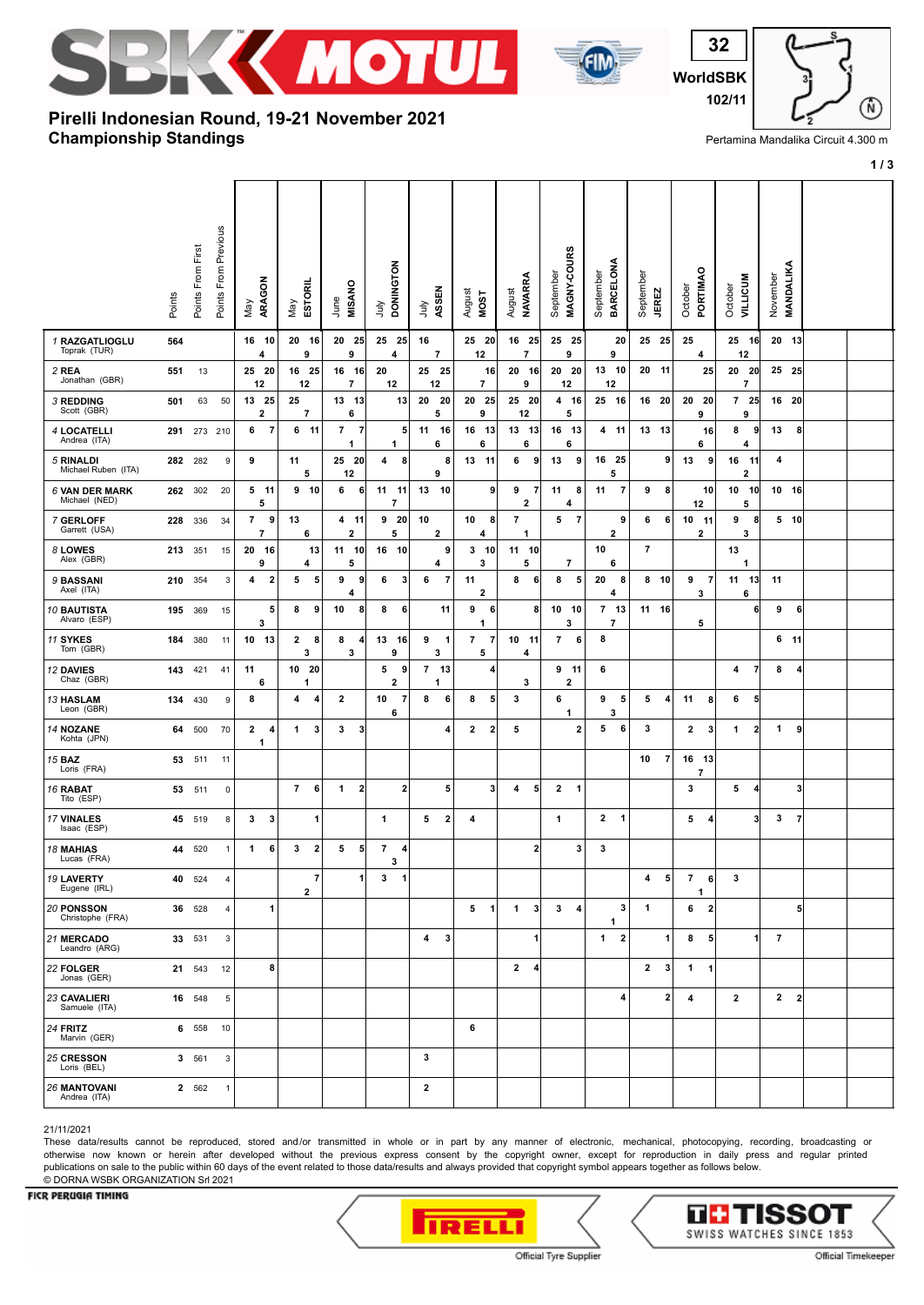





# **Championship Standings Pirelli Indonesian Round, 19-21 November 2021**

Pertamina Mandalika Circuit 4.300 m

**2 / 3**

| snoi<br>ಕ<br>O<br>出<br>č<br>From I<br>From<br>Points<br>Points<br>Points | õ<br>ESTORIL<br>ARA<br>Nay<br>VeW | <b>MISANO</b><br>June | <b>DONINGTON</b><br>ASSEN<br>ήuι<br>ήuι | August<br><b>MOST</b> | <b>NAVARR</b><br>August | <b>COURS</b><br>ᇰ<br>Septembe<br><b>MAGNY</b> | ⋖<br><b>BARCELON</b><br>September | Septembe<br><b>JEREZ</b> | ۰<br>PORTIMA<br>October | <b>ALLICUM</b><br>October | ◀<br>¥<br>November<br><b>NOM</b><br>$\overline{\mathbf{z}}$ |  |
|--------------------------------------------------------------------------|-----------------------------------|-----------------------|-----------------------------------------|-----------------------|-------------------------|-----------------------------------------------|-----------------------------------|--------------------------|-------------------------|---------------------------|-------------------------------------------------------------|--|
| 2 562<br>$27$ MOSSEY<br>Luke (GBR)<br>$\mathbf 0$                        |                                   |                       | ◠<br>∠                                  |                       |                         |                                               |                                   |                          |                         |                           |                                                             |  |

FICR PERUGIA TIMING

© DORNA WSBK ORGANIZATION Srl 2021

21/11/2021



These data/results cannot be reproduced, stored and/or transmitted in whole or in part by any manner of electronic, mechanical, photocopying, recording, broadcasting or otherwise now known or herein after developed without the previous express consent by the copyright owner, except for reproduction in daily press and regular printed

publications on sale to the public within 60 days of the event related to those data/results and always provided that copyright symbol appears together as follows below.



Official Tyre Supplier

Official Timekeeper